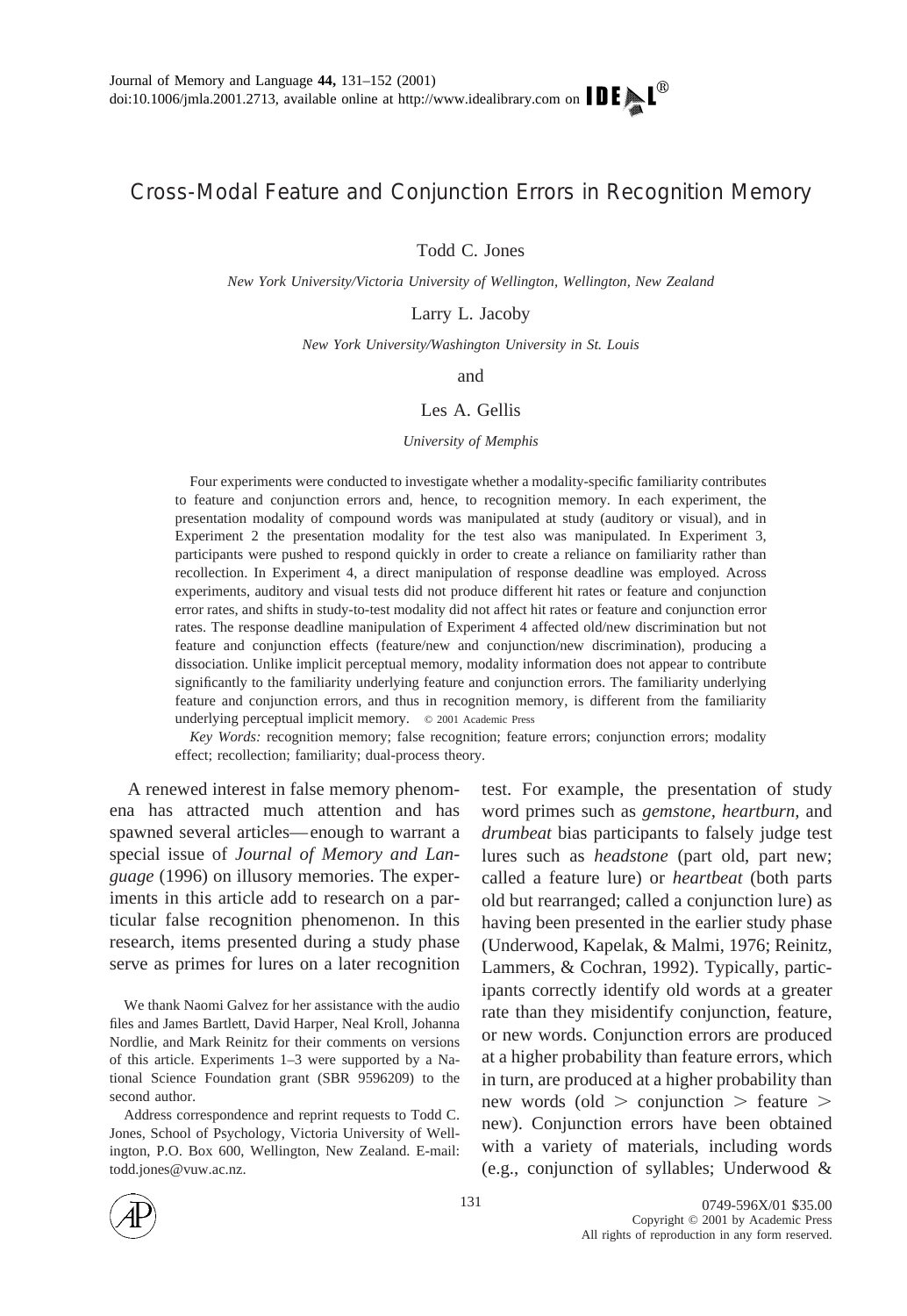132 JONES, JACOBY, AND GELLIS

Zimmerman, 1973; Reinitz et al., 1992), compound words (Ghatala, Levin, Bell, Truman, & Lodico, 1978; Underwood et al., 1976), word phrases (Underwood et al., 1976), face drawings (Reinitz et al., 1992; Reinitz, Morrisey, & Demb, 1994), photographs (Bartlett & Searcy, 1998), and abstract pictures (Kroll, Knight, Metcalfe, Wolf, & Tulving, 1996). In addition, conjunction errors have been obtained for different subject groups (e.g., normal young adults and amnesics, Kroll et al., 1996; Reinitz, Verfaellie, & Milberg, 1996; young and older adults; Kroll et al., 1996; Rubin, Van Petten, Glisky, & Newberg, 1999).

Two theoretical approaches have been used to explain conjunction errors. One view follows a representational approach (primarily), and the other view follows a procedural account. The representational viewpoint proposes the existence of specific types of memorial *representations* (e.g., Kroll et al., 1996; Reinitz et al., 1992, 1994, 1996). In contrast, the procedural approach focuses on the *processes* involved in a given memory task (e.g., Jones & Jacoby, 1997; Rubin et al., 1999) without making any claims about representations. In some sense the two frameworks are similar. Both approaches use two factors to explain conjunction errors. What differs between the two views is how those two factors are used to account for the errors. For example, the current state of the representational viewpoint explains conjunction errors but neglects feature errors. Also, the representational approach does not address potential differences in retrieval dynamics for the different types of representations. In contrast, a dualprocess account explains both feature and conjunction errors and has different retrieval dynamics for the different processes. Although we point out the differences between the two approaches, the general distinctions are not far apart in our view.

The representational approach proposes two types of representations, features and configurations (e.g., Kroll et al., 1996; Reinitz et al., 1992, 1996). Features are lower level representations and may be bound together to form more global or configurative representations. For example, the word *gemstone* would be encoded as

two separate features, *gem* and *stone.* In addition, these two features could be bound to form a configurative representation, *gemstone.* Recognition of old words is suggested to be based on both features and configurations. False recognition of conjunction lures is thought to be based on either features in the absence of configurations (e.g., Kroll et al., 1996; Reinitz et al., 1992, 1996) or inaccurate configurations formed during encoding (Kroll et al., 1996). The rate of old word recognition is typically greater than the rate of conjunction errors because recognition of old words benefits from configurative representations in addition to features.

One hypothesis on conjunction errors promotes the idea that the errors are produced because of a failure to bind features together during encoding or because a configuration has been forgotten (e.g., Kroll et al., 1996; Reinitz et al., 1992, 1994, 1996). In other words, this hypothesis promotes the idea that conjunction errors occur because a configurative representation is unavailable. For example, for the study words *blackmail* and *jailbird,* the features *black* and *bird* (and, presumably, *mail* and *jail*) would be available (and accessible) but the configurations, *blackmail* and *jailbird,* would not be available.<sup>1</sup> In the absence of a configuration, the two features, *black* and *bird,* could be conjoined during retrieval, creating an illusion that the word *blackbird* was presented earlier in the study phase. Feature errors have not been considered to be different from chance (Reinitz et al., 1992, 1996). Thus the theory has not been developed to account for these errors.

An additional, but less developed, hypothesis on conjunction error production was suggested by Kroll et al. (1996). In their proposal, conjunction errors may occur, in part, because the components of study primes are inappropriately bound during the study phase. For example, for the study words *blackmail* and *jailbird* the elements *black* and *bird* could be bound inappropriately during encoding *to form an inaccurate configurative representation, blackbird.* This

<sup>1</sup> The terms "available" and "accessible" are used here in the same spirit as in Tulving and Pearlstone's (1966) article.